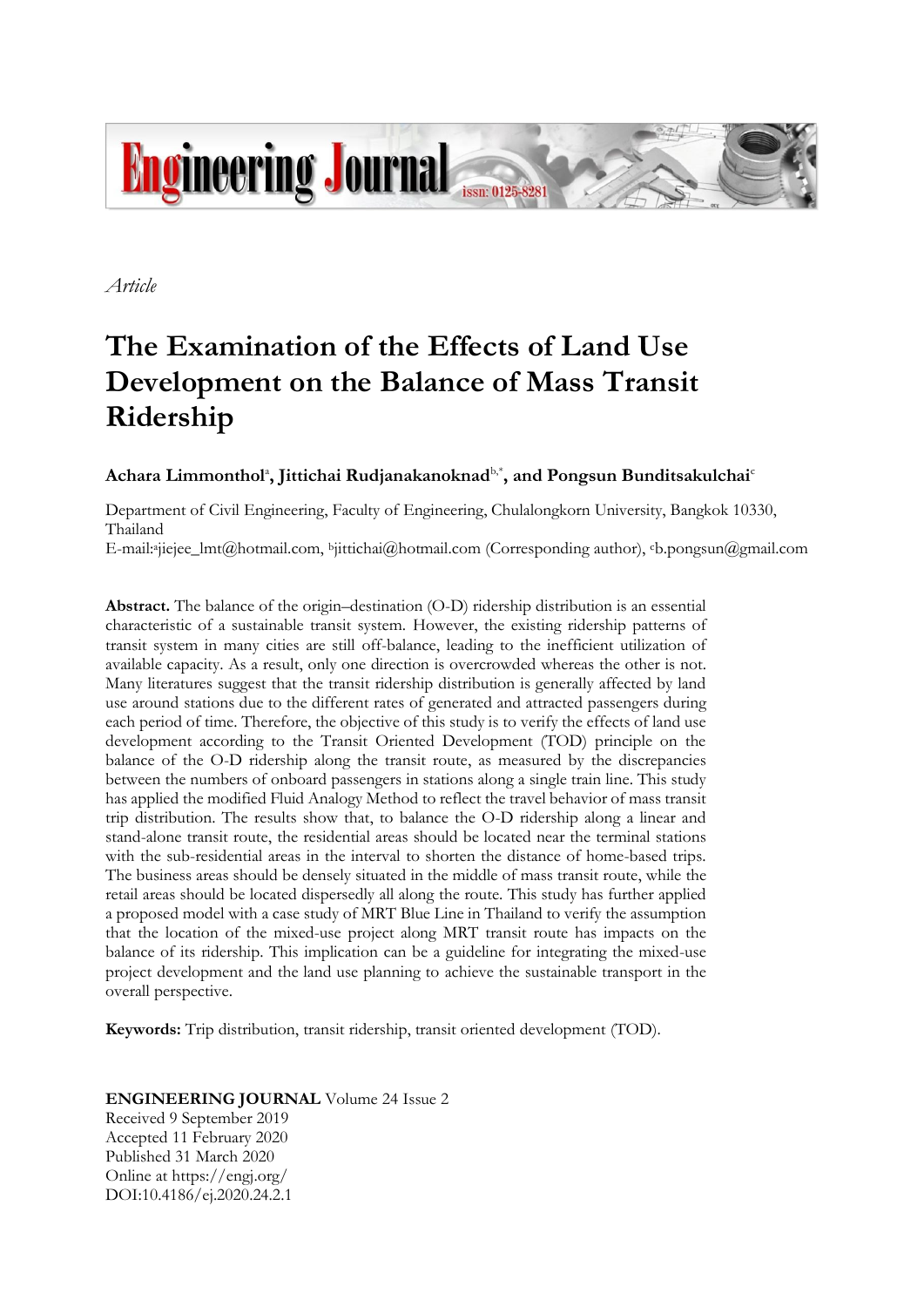## **1. Introduction**

One of the major problems of many transit agencies is the non-optimality of origin-destination (O-D) distribution that leads to the waste of available capacity and inefficient usability. The balance of ridership distribution along the transit route is a significant characteristic that supports the utmost utility of the transit system. From a transportation perspective, the problems of inefficient O-D distribution and the corresponding imbalance of ridership distribution can be witnessed through many aspects. For example, only one direction is crowded whereas another is not. Also, the crowds of passengers can only be seen in some particular sections of the route. Obviously, there are many benefits of balancing mass transit ridership distribution, such as gaining more operation profits of transit agency, enhancing more efficiency of the transit system as a whole, or reducing losses from an unoccupied capacity of the transit system.

Many studies claim that land use is one of the essential factors that affect trip generation and trip attraction, both of which can be interpreted as a fundamental behavior of O-D distribution, and hence have a considerable impact on the transit ridership [1, 2, 3, 4, 5, 6, 7, 8]. Each type of land use creates different activities that influence the O-D distribution. The adjustment of land use development plan may therefore be a possible solution we can implement to improve the current pattern of O-D distribution and to alleviate the imbalance of transit ridership accordingly. Following the mentioned reasons, the transit system implementation and the urban planning should be worked on simultaneously. Usually, the development plan of these two factors, however, are to be improved separately rather than to be integrated.

The Office of Transport and Traffic Policy (OTP), which is under the Ministry of Transport of Thailand, has developed the Mass Rapid Transit Master Plan for Bangkok Metropolitan (M-Map) in 2010 to implement the mass rapid transit as planned from 2010 to 2029. The MRT Chaloem Ratchamongkhon Line (the MRT Blue Line) is one of the 10 routes in the M-Map. It is also the first subway MRT system in the downtown area of Bangkok. The line has been operative since July in 2004. The first phase of the MRT Blue Line consists of 18 stations with the distance of approximately 20 kilometres as shown in Fig. 1. Currently, there is an extended section being under construction. It is part of the project to extend the MRT Blue Line, according to the M-Map.



Fig. 1. The MRT Chaloem Ratchamongkhon Line. (modified from https://metro.bemplc.co.th).

The imbalance of ridership in Thailand is obvious in the MRT Blue Line. The ridership data records indicated that the inbound line is overcrowded in the morning hours whereas the other is not. The situation is reversed in the evening. The number of passengers also increases only in some sections of the route while many mixed-use projects are being developed along the MRT Blue Line route, such as the Sam Yan Mitrtown project, the One Bangkok project, the Dusit Thani - CPN project, the FYI center project, the PARQ project, the Bang Sue Grand Station project, etc. In addition, Thailand is now developing many MRT projects along the Master Plan and many real mixed-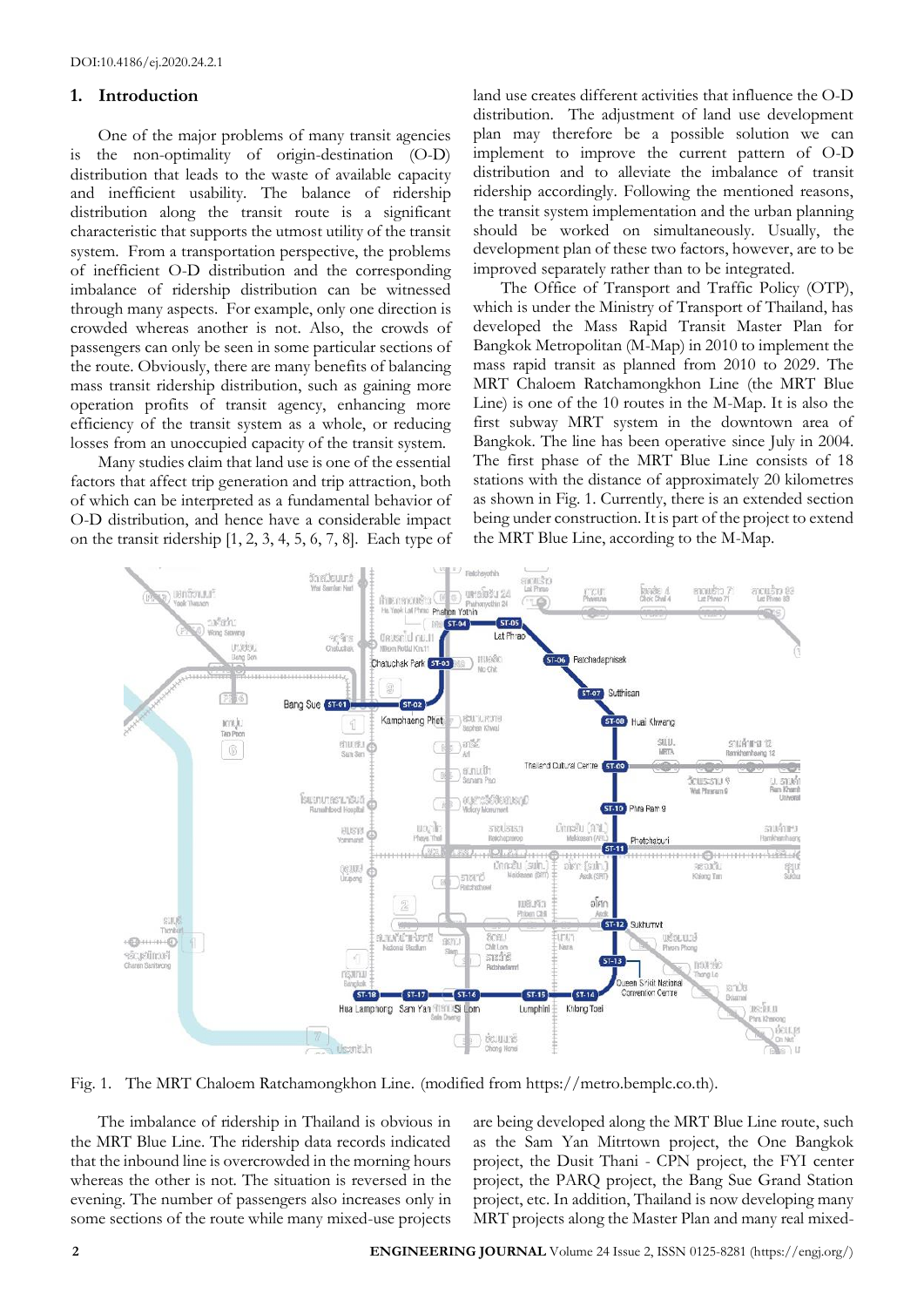use projects are also being under development. We extremely realize that the problems as mentioned should be solved by planning the transit system, together with systematic land use along the public Transportation Oriented Development principle for the long-term unity growth. The planning of these projects, regarding the area of each usable type, the location of the project along the route, the mixed proportion of each type, should be considered to encourage the capability both for the transit system and the mixed-use project.

Nowadays, the land use regulations and transit system planning are developed individually. In Thailand, the Ministry of Transport (MOT) has more complete control over transportation agencies, while the Bangkok Metropolitan Administration (BMA) has the authority of urban planning within the province of Bangkok. However, both government agencies have no control over each other. This lack of consolidated authorization often results in the ineffective of urban development and transportation planning conformance. The integrated transportation and land use planning will hence be quite difficult [9]. Besides, the academic work on this issue is too insufficient to explain the relationship between the pattern of O-D distribution and the balance of transit ridership. In addition, an appropriate model for the MRT system, which is not the immediate mode of transportation between origin and destination, is necessary. The precise distribution model, which performs the behavior of MRT ridership distribution, should be formulated in order that the fundamental of the research can originate in the proper way. Moreover, there is also no research that integrate O-D distribution and land use variables together. The integration of these two features would be the fundamental for transit route planning and land use regulations to make it supplement each other for the sustainable transportation and land use.

In this study, we apply the theoretical model that explains the patterns of O-D distribution to balance the mass transit ridership along the whole route by taking into account the effect of land use development on trip generation and trip attraction. The optimal proportion of land use types that help balancing the inbound and outbound ridership can accordingly be analyzed. The objective function is to minimize the variation of onboard ridership along the whole route, or simply stated, to maximize the number of passengers to reach the capacity of the train.

The content of this paper is structured as follows. In the next section, we describe the background of MRT Blue Line, which is the case study of balancing the mass transit ridership and review the related studies describing how land use impacts the transit ridership. Subsequently, we explain the reasons that support the suitability of the modified Fluid Analogy Method (FAM) and also describe the model formulation with the land use integration in detail. The solutions of ridership balancing schemes based on the modified FAM and the effects of mixed-use projects development on the ridership balance are examined afterwards. Finally, we interpret the results from

the previous section as the guideline for land use allocation to support the ridership balance, and then make concluding remarks.

# **2. Case Background**

# **2.1. Subjective Concerns and Attitudes**

One of the striking characteristics of the MRT Blue Line ridership is that a great number of passengers always crowd into only one direction whereas the other is less so. Passengers always face long queues in only one direction of the route before they get on the train. Occasionally, densely-packed crowds of passengers can only be seen in some particular sections of the route. The onboard ridership (the number of passengers between any adjoining stations) have reached the maximum capacity of the train only in some sections. The unbalanced ridership problems as described are affected by land use arrangement, which concerns different activities caused by each type of land use. The land use along the MRT Blue Line route has been developed continuously in order that such management can help get more passengers to use the system. However, the lack of planning in land use development is an important factor of the imbalance of ridership.

The characteristics of the MRT Blue Line ridership as mentioned above are the non-optimality of origindestination (O-D) distribution, the waste of available capacity and the inefficient usability of the system. These problems are the obstacles that deter the maximum utilization. Balancing the mass transit ridership distribution not only makes a transit agency gain more operational profits, it also enhances the productivity of the transit system as a whole, whereby it reduces losses from the unoccupied capacity of the system.

# **2.2. Impacts of Land Use Characteristics**

The impacts of urban form on travel demands have been analyzed in many literatures. The urban form impacts on travel demand are verified how it facilitates the design of urban development strategies of travel demand management and determined how improving the travel efficiency affects new urban planning paradigms. The result shows that an increase of the density of land use will trigger trip generation rate and reduce private-mode choice. On the contrary, balancing mixed land use would reduce mass transit trip generation rate but increase private-mode choice [10]. The urban-form factors are related to the land use management in terms of density (residential density, building density and employment density) and diversity (type-mix, housing-job, housingretail, retail-job, land use entropy index). Urban designs also have significant impacts on travel demands. The impacts of land use on public transport ridership are investigated through three different multivariate predictive models. The study shows that the prediction of ridership through a set of criterions using the decision tree is the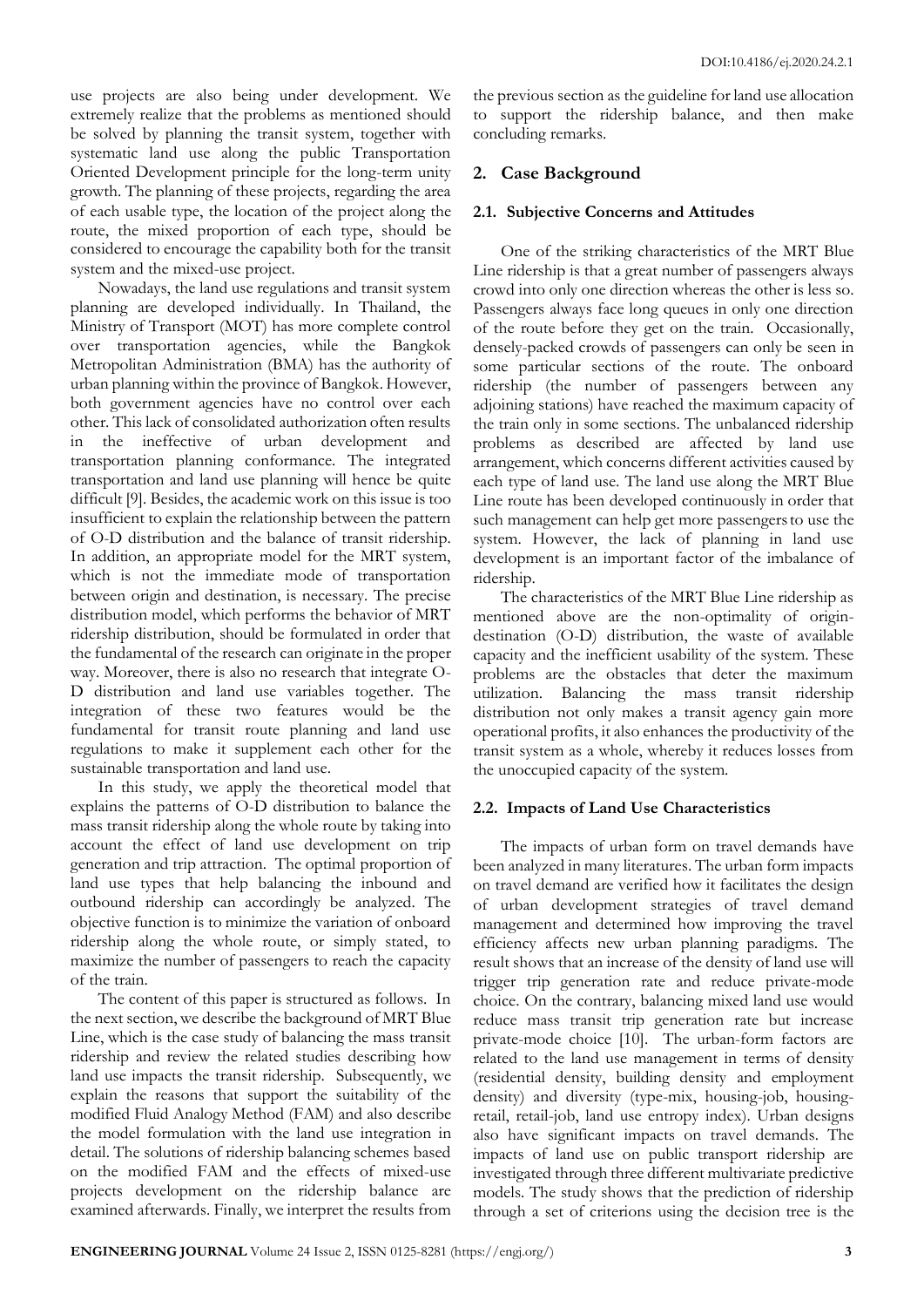best-fit model [11]. The algorithm for the decision tree model is designed by splitting the data samples with a critical value at each tree node into sub-branches. This algorithm allows the decision tree model to perform best in terms of good predictive accuracy, generality, computational efficiency, and interpretability.

The characteristics of land use and urban form influencing the transit ridership would be considered in terms of compact, density, or mixed-use developments, level of automobile access, pedestrian network, residential density, size of downtown, multi-family housing, and the distance from stations to downtown areas [5, 6]. Land use policies, such as the limitation of land use density, the principal activities of a development, the minimum lot size requirements, affect mode choices of the transit user both in higher or lower conducive transit system demands [12].

## **2.3. Trip Generation and Trip Attraction Rates of Land Use**

Each type of land use has different trip generation and attraction levels as suggested in previous studies and surveys through several institutes and reports. The trip generation and attraction rates are typically derived from the observed data through the regression analysis. The trip generation rates for different land use types are estimated by collecting data on vehicle trip rates and focusing on single-use, vehicle-oriented trip rates in suburban sites of the United States [13]. Moreover, this report is updated periodically with the new land use descriptions, trip generation rates, equations, and data plots. The number of trips from/to a particular site or area, according to the inventory of land uses, is estimated as trip generation and attraction rates. It can also be calculated as daily trips or peak-hour trips for a particular site, depending on the type of land use, and expressed as vehicle trips or person trips, such as the amount of trips per employee, the amount of trips per unit land area [14]. The information of vehicular traffic generated by different land uses are collected into a trip generation manual. The trip generation rate including the percentage of AM and PM peak-hour trips and the

proportion of trips entering and exiting during the peak hours are summarized [15].

# **3. Methodology of Ridership Balancing Scheme**

The objective of this study is to determine the pattern of land use allocation that leads to the balance of mass transit ridership along the whole route for both inbound and outbound trips. Firstly, let us describe the structure of railway alignment in which we assume to be a linear system train line (no connection with any other lines) as shown in Fig. 2. The objective function is formulated as to minimize the variations of onboard passengers between any adjoining stations *i* and *j*, where  $j = i + 1$  for an outbound direction and  $j = i - 1$  for an inbound direction as shown in Eq.  $(1)$ .

$$
\min Var (R_{12},...,R_{i,i+1},...,R_{N-1,N},
$$
\n
$$
R_{N,N-1},...,R_{i,i-1},...,R_{21})
$$
\nor\n
$$
\min Var (R_{ij}), \quad \forall |i-j|=1; \quad i, j \in \{1,2,...,N\}
$$
\n(1)

*Rij* is the number of onboard passengers between station  $i$  and  $j$  and represents the ridership between each pair of stations (unit: percent).

Before moving on to other features of our model structure, let us clarify the 'unit' of the number of passengers used throughout this paper. Considering a single and stand-alone linear system train line, let be the total (or maximum) number of passengers currently using this transit system (unit: person). We can thus analyze the number of passengers boarding or alighting at any station, the number of onboard passengers between each pair of stations and so forth as the 'percentage' of the whole population for the convenient of result interpretation.



Fig. 2. Structure of railway alignment.

Let us define other variables used in the model as follows.

*Pi* is the percentage of passengers boarding at the station *i* (unit: percent),

 $Q_j$  is the percentage of passengers alighting at the station  $j$ (unit: percent),

*Tij* is the percentage of passengers boarding at the station *i* and alighting at the station *j* (unit: percent),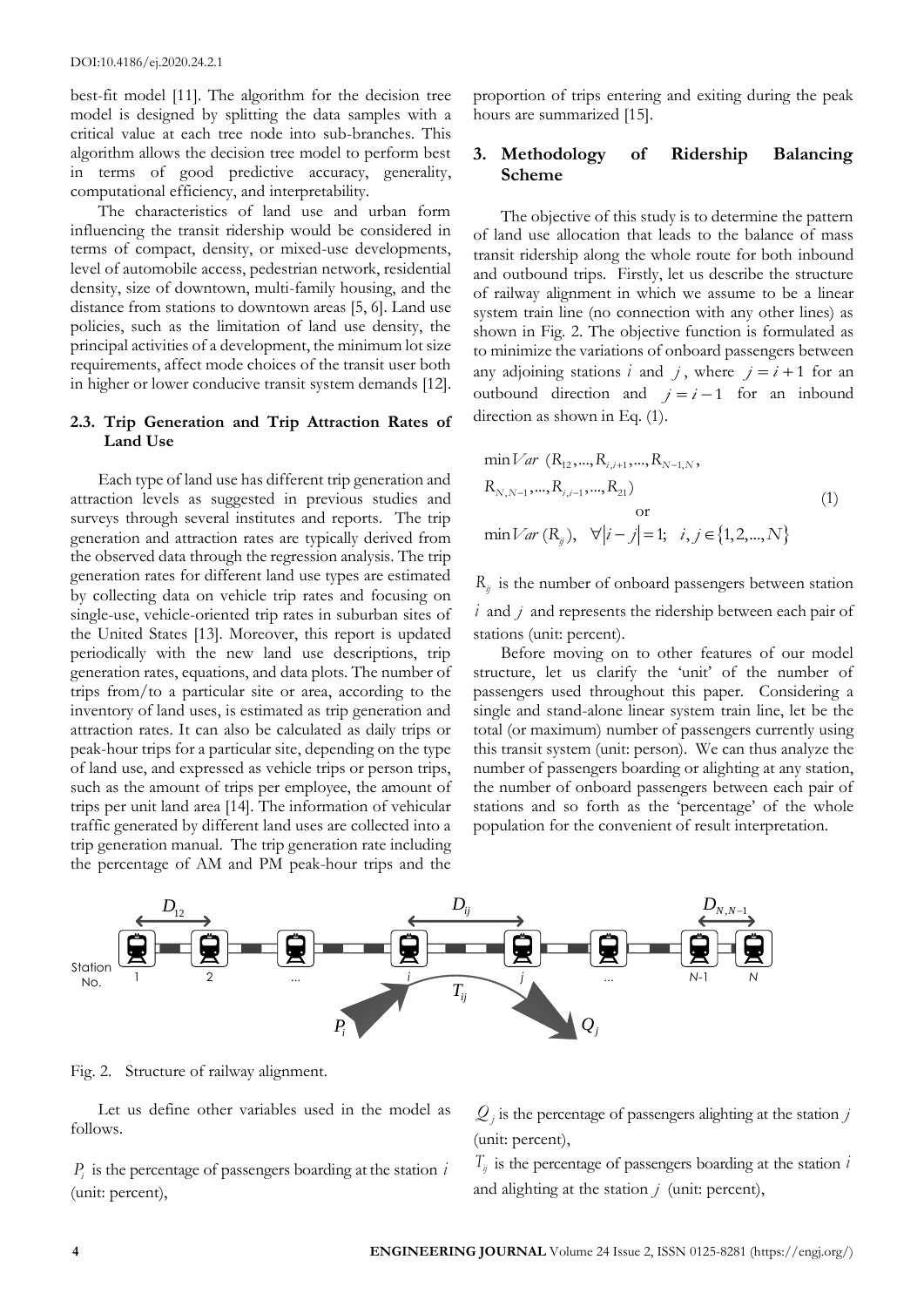$D_{ij}$  is the distance between stations *i* and *j* (unit: kilometre),

*N* is the total number of stations along the whole transit route (unit: station), and

*C* is the maximum capacity of the train (unit: percent).

The most common functional form of trip distribution for travel demand forecasting is a 'Gravity Model' which is based theoretically on Newton's law of attraction which assumes that the trips produced at an origin and attracted to a destination are directly proportional to the total trips produced at the origin and those attracted to the destination. The deterrence function of the gravity model is formulated as a function of distance, travel time, travel cost, and other interaction factors between each O-D pair [16, 17]. It is extensively applied to estimate the patterns of trip distribution, e.g. the intraurban traffic of the town networks [18], the commuting flow between municipalities [19].

However, in our previous study [20], the two trip distribution models — *the gravity model and the Modified Fluid Analogy Method* — are compared in several aspects and it has been found that the Modified Fluid Analogy Method (the modified FAM) shows more distinctive and realistic performance to express the characteristic of ridership distribution. To summarize our findings, the balancing results of transit ridership based on the modified FAM and the gravity model are shown in Fig. 3, where the X-axis is number of station and Y-axis is amount of passengers. In short, the main supporting reasons for the suitability of the modified FAM for describing the urban transit behaviour are summarized as follows.

- (1) The modified FAM can describe the nature of catchment area around both terminal stations where the number of passengers is generally higher than the number of passengers boarding at the in-between stations.
- (2) The overall patterns of boarding passenger distribution at each station in case of the modified FAM are not much altered by the variation in the value of the degree of deterrence  $(\lambda)$ . The modified FAM, therefore, is robust and reliable when put into practice.
- (3) The modified FAM exposes the fact that the number of passengers in a mass transit system during peak hours always increases drastically only in one direction while the other direction is not congested, obviously seen in the difference between the number of boarding and alighting passengers at each station.
- (4) The modified FAM has the *additive* functional form of fixed and linearly variable terms. In the context of mass transit, any passenger boarding the train at any station is abiding some *fixed* cost, e.g., the time loss during ticket purchasing process and waiting time for the train. On the other hand, when deciding whether to leave the train or to remain boarding until the next station, a passenger usually faces the additional cost in terms of time loss (value of time) *linearly proportional* to the travelling distance. The combination of these two costs is suggested by the functional form of the modified FAM.



Fig. 3. The number of passengers boarding at each station as a solution of balancing transit ridership based on the modified FAM and the gravity model (Unit: percent).

## **3.1. Model Formulation of Modified Fluid Analogy Method**

There are a series of previous researches that aimed to estimate O-D flows in the absence of historical O-D matrices. Those models are built based on the concept of Fluid Analogy Method (FAM) originally applied for estimating bus passenger O-D trips [21, 22]. However, the adaptability problems of the bus-passenger version as a static model in which space-dimension could only be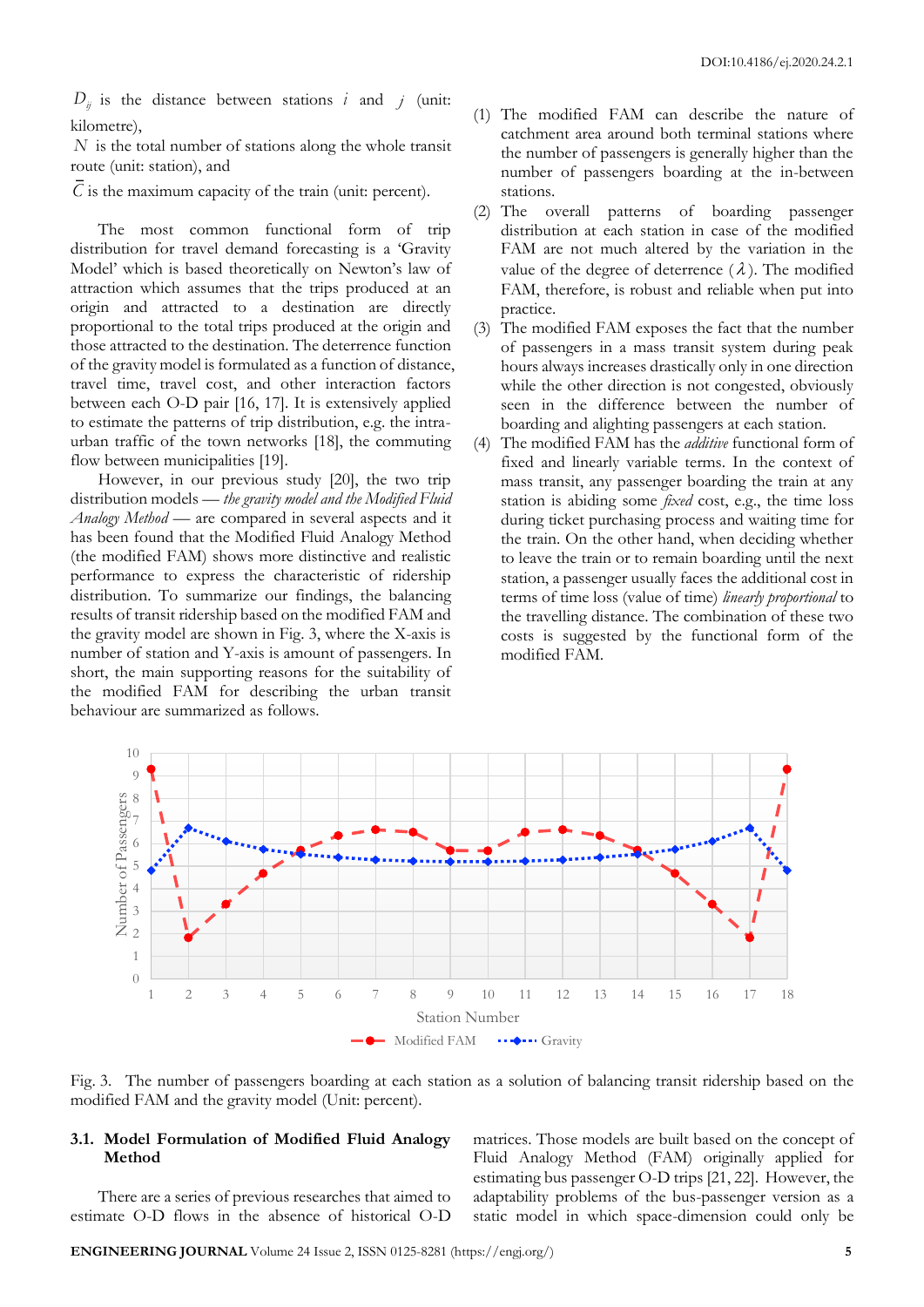#### DOI:10.4186/ej.2020.24.2.1

realized afterward. The FAM is revised with the explicit time-dimension parameters using the structure of multilayer matrices [23]. The research is extended to verify the model performance by empirical data of flow counts on freeway ramps and the estimation outcomes that show acceptable errors and calculation efficiency [24].

In this section, we further applied the FAM concept with the transit O-D ridership determination. Given the variable explanation, together with the objective function stated above, we formulate the boarding and alighting behaviour of passengers based on a fluid flow through a cone-shaped pipeline whose diameter is varying according to distance, as shown in Fig. 4. The possibility that the passengers will alight from the train is proportionally increasing by the size of the diameter of the pipeline. It is similar to the volume flow rate. The number of passengers boarding at the station  $i$  and alight at the station  $j$  is determined by Eq. (2).



Fig 4. Cone-shaped pipeline and the Modified Fluid Analogy Method.

$$
T_{ij} = \left(\frac{(D_{\text{max},i} - |i-j| + 1)^{\lambda}}{\sum_{j} (D_{\text{max},i} - |i-j| + 1)^{\lambda}}\right) \times P_{i}
$$
 (2) tot  
atra

The assumptions of the primary modified FAM are as follows:

- (1) The diameter of the pipeline is set to be equal to 1 at the farthest station,
- (2) The diameter is increasing in relation to the distance when approaching the particular station *i* and decreasing when passing through, and
- (3) The distance between all stations are set to be equal to  $D$ *D*

The maximum distance,  $D_{\text{max},i}$ , that any passenger can plausibly travel from the station *i* within the same transit route, is calculated by Eq. (3).

$$
D_{\max,i} = \max\{N-i, i-1\} \times D \tag{3}
$$

The term  $D_{\text{max},i} - |i - j| + 1$  defines the size of the diameter at the station *j* when considering the passengers boarding from the station  $i$ .  $\lambda$  explains the acceleration rate by which the size of the diameter increases in relation to the distance from the farthest station. The number of passengers boarding between the stations  $i$  and  $j$  can be determined by Eq. (4) for the outbound direction and Eq. (5) for the inbound direction. Eq. (6) describes the passenger flow conservation constraint, the equivalence between the summation of boarding and alighting passengers from all stations and the

 $T_{\text{m}} = \frac{(D_{\text{max},i} - |i-j| + 1)^{\lambda}}{\sum_{i=1}^{\infty} P_i}$  (2) transit route. Eq. (7) states that the ridership between any  $\left( \sum_{j} (D_{\text{max},i} - |i-j| + 1)^{\lambda} \right)^{n+1}$  adjoining stations *i* and *j* must not exceed the capacity total population (or 100 percent) of passengers within the of the train.

$$
R_{i,i+1} = \sum_{k=1}^{i} \sum_{j=i+1}^{N} T_{kj}, \forall i \in \{1, 2, ..., N-1\}
$$
 (4)

$$
R_{i,i-1} = \sum_{k=i}^{N} \sum_{j=1}^{i-1} T_{kj}, \forall i \in \{2, ..., N\}
$$
 (5)

$$
\sum_{i} \sum_{j} T_{ij} = \sum_{i} P_{i} = \sum_{j} Q_{j} = 100
$$
 (6)

$$
R_{ij} \leq \overline{C} \tag{7}
$$

 $D_{\text{max},i} = \max\{N - i, i - 1\} \times D$  (3) boarding at the station *i*, which is the only endogenous Therefore, the system of non-linear equations defined by the objective Eq. (1) and constraints Eq.  $(2) - (7)$  is used to solve for the optimal number of passengers variable for this optimization problem, *Pi* .

> Referring to our previous research [20], the performances of (the degree of exponent) are compared by varying values at 1, 1.5, and 2. The result shows that the higher degree of exponent signifies the case that any passenger has a lower probability to travel a long-distance trip than a short-distance one. As a result, the higher degree of exponent is more indicative of the characteristic of the inner-city train line where people tend to have a short trip for shopping or commercial purposes. In the meantime, the lower degree of exponent is used in a longer commuting train line where people in suburban areas take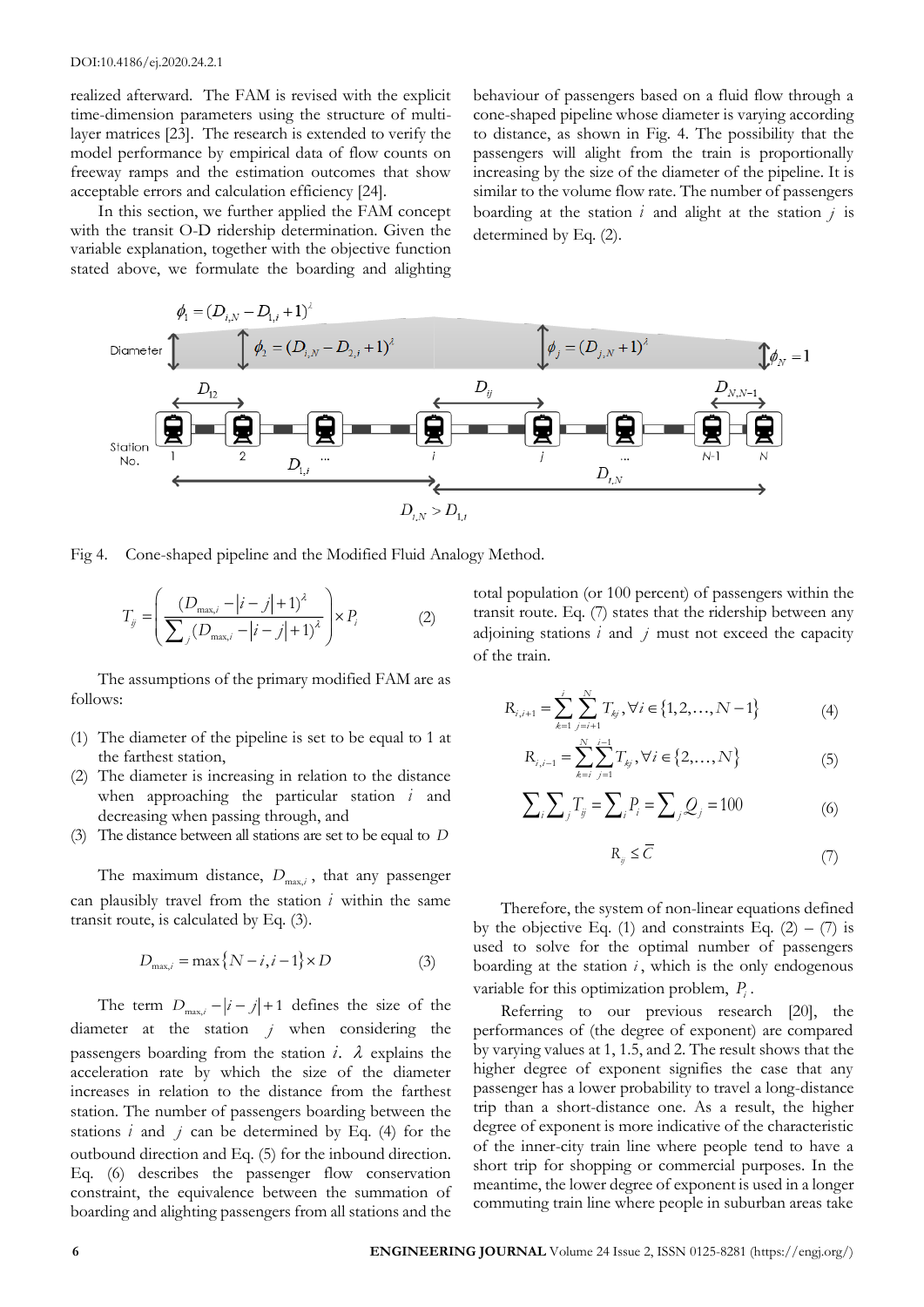a long trip to work and study in the CBD. The degree of exponent at 2 is chosen to apply to the modified FAM in this study.

The modified FAM is further elaborated to theorize a relationship between land use and O-D distribution, which is subject to the relevant constraints regarding land use characteristics. In addition, the system of non-linear equations is solved for the optimal solution under a given set of exogenous variables. The results will be discussed later in the next section.

# **3.2. Application of the Modified Fluid Analogy Method with Land Use**

The land use characteristic is one of the external factors that affect transit demands, as referred from the literature review. To reflect this characteristic, the modified FAM must further be developed to cope with a land use allocation problem in order to determine which proportion of each type of land use should be allocated around the mass transit station along the route. It thus can prompt the least variance in the number of onboard passengers to enhance the efficiency of the overall system through the more balanced ridership.

To apply the modified FAM to deal with land use consideration, the additional constraints regarding types of land use and their properties must be included. Let *K* be the number of types of land use within the study area (unit: type) and  $A_k$  be the total area of land use type  $k = 1, 2, \dots, K$  (unit: square metre). By adding up the area of every type of land use together, the result must equal to the total coverage area of the whole transit route  $(A)$  as shown in Eq. (8).

$$
\sum_{k} \overline{A}_{k} = \overline{A}
$$
 (8)

For a single linear transit line, the total coverage area can approximately be determined by multiplying the number of stations, N, with the square of the walkable distance to the station,  $r$ , or  $N_{r^2}$ . However, we may need to exclude the public areas (street, railway) and abandoned areas from  $N_{r^2}$  to determine the accurate total coverage area that can generate/attract travel demands.

As explained earlier, each land use type has different properties regarding the trip generation rate and trip attraction rate. To simplify the interpretation of results, let us define the rate of trip generation/trip attraction for each land use type as the 'percentage' of total passengers currently using this transit system generated/attracted by a unit area of each land use type. Let  $\alpha$  be the rate of trip generation for the land use type (unit: percentage of total passenger/square metre) and  $\beta$  be the rate of trip attraction for the land use type (unit: percentage of total passenger/square metre). For a specific period of time, such as during the morning or evening peak hours, the conservation rules of the total number (100 percent) of

passengers within the whole coverage area of the transit route can be described as shown in Eq. (9).

$$
\sum_{k} \alpha_{k} \overline{A}_{k} = \sum_{k} \beta_{k} \overline{A}_{k} = 100 \tag{9}
$$

Therefore, the only endogenous variable in our model is defined as the area of land use type *k* within the catchment area surrounding the station  $i$ ,  $A_{ik}$ , (unit: square metre). The underlying mechanism is that the number of trips generated and attracted by all types of land use around a particular station can be expressed as a function of  $A_{ik}$  as shown in Eq. (10) and (11) respectively.

$$
P_i = \sum_{k} \alpha_k A_{ik} \tag{10}
$$

$$
Q_i = \sum_{k} \beta_k A_{ik} \tag{11}
$$

Another constraint described by Eq. (12) specifies that the allocation of a specific land use type over all stations must be limited to the target of the total area of that type. This constraint is prevailing in the real practice of land use development since developers should have the aimed target of the total area in their strategic plan corresponding to the activity types and purposes of the development of land within their jurisdictions.

$$
\sum_{i} A_{ik} = \overline{A}_{k} \tag{12}
$$

The system of non-linear equations defined by the objective Eq. (1) and all constraints in Eq.  $(2) - (12)$ completes the mathematic optimization problem to solve for the optimal area of each land use type surrounding the station  $i$ ,  $A_{ik}$ , under a given set of exogenous variables. However, as total coverage area is a constant in this model, our results of optimization problem can be shown as the percentage of total coverage area for the simplicity of interpreting them.

## **4. Ridership Balancing through Land Use Development**

In this section, we will utilize the modified FAM for a land use allocation problem to determine which proportion of each land use type should be allocated around the mass transit station along the route. The application of this model and its achievements are intended as the guideline for the sustainable development of land use and mass transit development simultaneously.

### **4.1. Model Application with Land Use Consideration**

The model formulation as indicated in the previous section shows that the only endogenous variable for this optimization problem is the area of each land use type surrounding the station *i*. However, we need to specify the value of exogenous variables in the model as follows.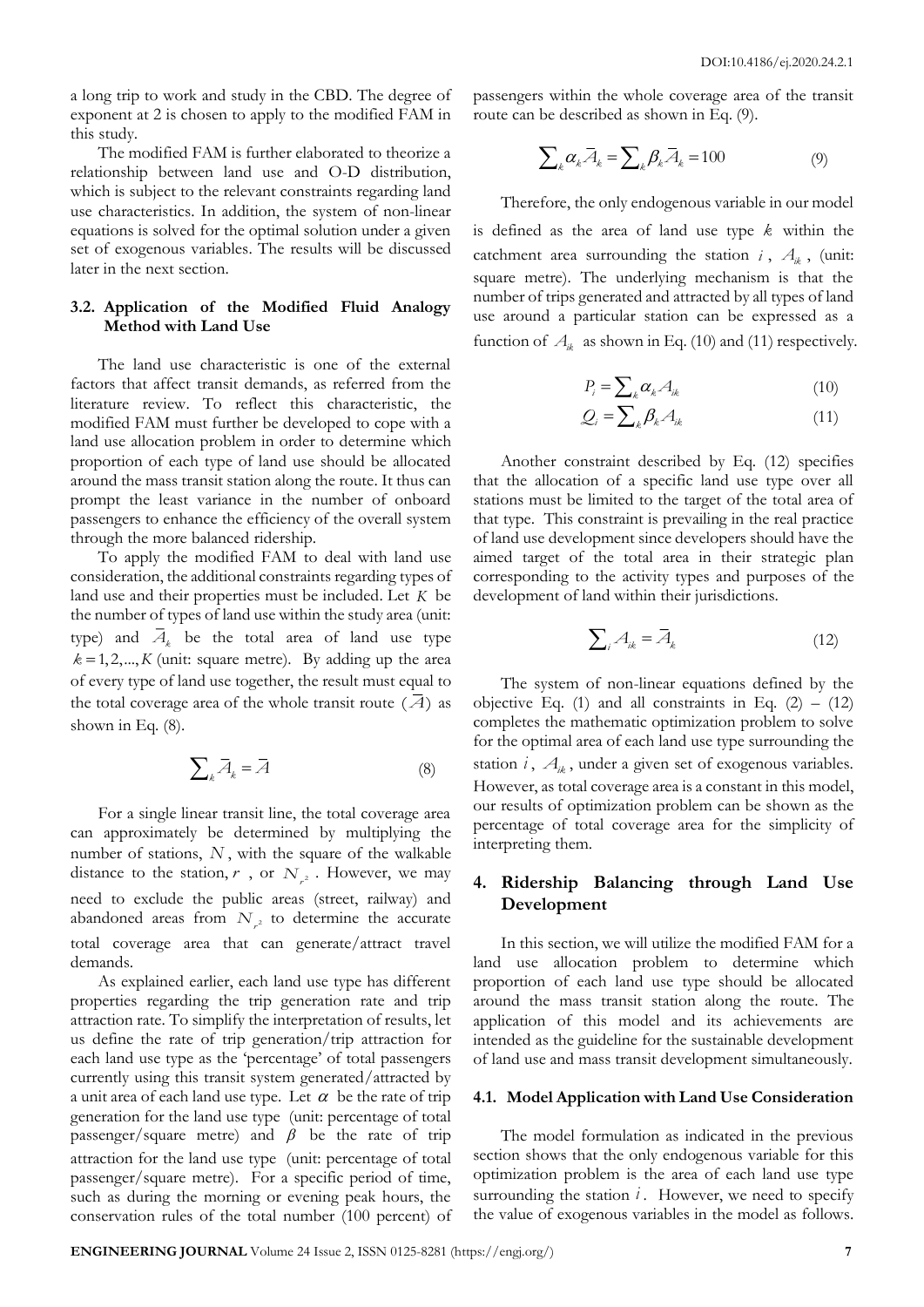The total number of stations in the whole transit route, *N*, is specified into 5 cases — 6, 9, 12, 15, 18 stations. The distance between adjoining stations that are assumed to be distributed evenly, *D*, is set to be 1 kilometre for the simplicity of calculation, although it can have any value and does not have any effect on the solutions. Moreover, this 'one-kilometre' reflects the coverage area, walkable distance, and the average distance between adjoining stations. The degree of exponent,  $\lambda$ , is 2, as the results of the previous research show that the higher degree of exponent is more indicative of the characteristic of the inner-city train line. The total type of land use in the studied area, K, is set to be 3 types  $-k=1$  for business <sup>orrices and equation-</sup> type,  $k=2$  for retail use, and  $k=3$  for residential  $\frac{d^{2}}{2}$ purpose. Here, the total area is set to be 100 percent and *equally apportioned among three types of land use*. Again, this setting is convenient when we converted the results into practical use.

The number of generated/attracted trips of each type of land use in the morning peak hour is defined in Table 1. Most trips in the morning hour are attracted to the business areas according to working purposes, whereas most trips are generated from the residential areas. The trips generated from and attracted to retail activities are assumed to be at an equal rate. Although this apportionment refers to the trip rates for the morning hour, these trip rates can also be applied to the evening peak hours by reversing the number of boarding and alighting passengers. We can then calculate the rate of trip generation, and the rate of trip attraction, from the percentage of generated and attracted trips as shown in Table 1, under the assumption that each type of land use generates/attracts constant trips during a specific period of time. Therefore, the values of  $\alpha_k$  and  $\beta_k$  are varied depending upon the area of each type of land use available in the system.

The results of an optimal land use allocation for the balanced ridership with a modified FAM model are shown in Fig. 5. When the number of stations is still low in the case of 6 stations, land uses around the terminal station are sparse and almost equally divided between residential and retail purposes. At the same time, the area around the central stations is densely packed with not only the business land but also with the residential and retail land, as shown in Fig. 5(a). The underlying reason is the shape of boarding passenger distribution, which is a concave curve only in the case of 6 stations. Therefore, high trip generation rates are required in the middle of the transit

line and a large portion of residential and retail areas are hence accumulated there.

When the number of stations is growing, however, the pattern of land use distribution will look more similar. The residential areas are accumulated at both ends and the center of the transit line, the retail areas are consistently spreading along the whole line, and the business area is intensely concentrated in the CBD of the city, as can be verified in Fig. 5(b) and 5(c). This pattern represents the concept of the newly developed 'compact city with a single CBD', where the residential areas are located in the outskirts while a number of business enterprises, head offices and educational institutes are peaked at the central area.

Finally, when the number of stations is large enough as it represents a big city, the city will contain two layers of residential zone. The outer residential zone is located at both ends of the transit line, while the inner zone is located closer to the CBD than the terminal stations — as indicated by the station no. 6-8 and no. 11-13 in Fig. 5(e). This inner residential zone is functioning like a satellite city where not only residential use but also large-scaled shopping centers, educational institutes and industrial parks are also located here as part of a mixed-use urban development.

The optimal numbers of boarding passengers in the original modified FAM and those derived from the modified FAM for the land use allocation problem are compared for the case of 6, 9, 12, 15 and 18 stations as shown in Table 2. The results reveal that the solutions are not necessarily equivalent since the additional constraints of land use allocation scheme reduce the domain space of endogenous variables to search for an optimal solution. Table 2 also indicates that when the number of stations is not large, the solutions of two problems are completely matching each other. However, when the number of stations becomes bigger, the variance of ridership from the land use allocation problem is inferior to the one from the original O-D distribution problem. Moreover, the exogenous variables also play a crucial role here. Especially, the total area of each land use type represents the upper bound of the endogenous variable – the allocated area of each type of land use around each station. Therefore, the sensitivity analysis may be necessary to test the robustness of simulation results. In addition, the investigation for the observed data of trip generation and trip attraction rate is also essential when putting our model in real practice. Nevertheless**,** the results presented here could be used as the guideline for land use development planning in order to enhance the usability of the mass transit system.

Table 1. The number of generated/attracted trips of each type of land use in the morning peak hour. (Unit: percentage of total passenger/square metre).

|                               | <b>Business</b> | Retail | Residential |
|-------------------------------|-----------------|--------|-------------|
| The number of generated trips |                 |        | 80          |
| The number of attracted trips |                 |        |             |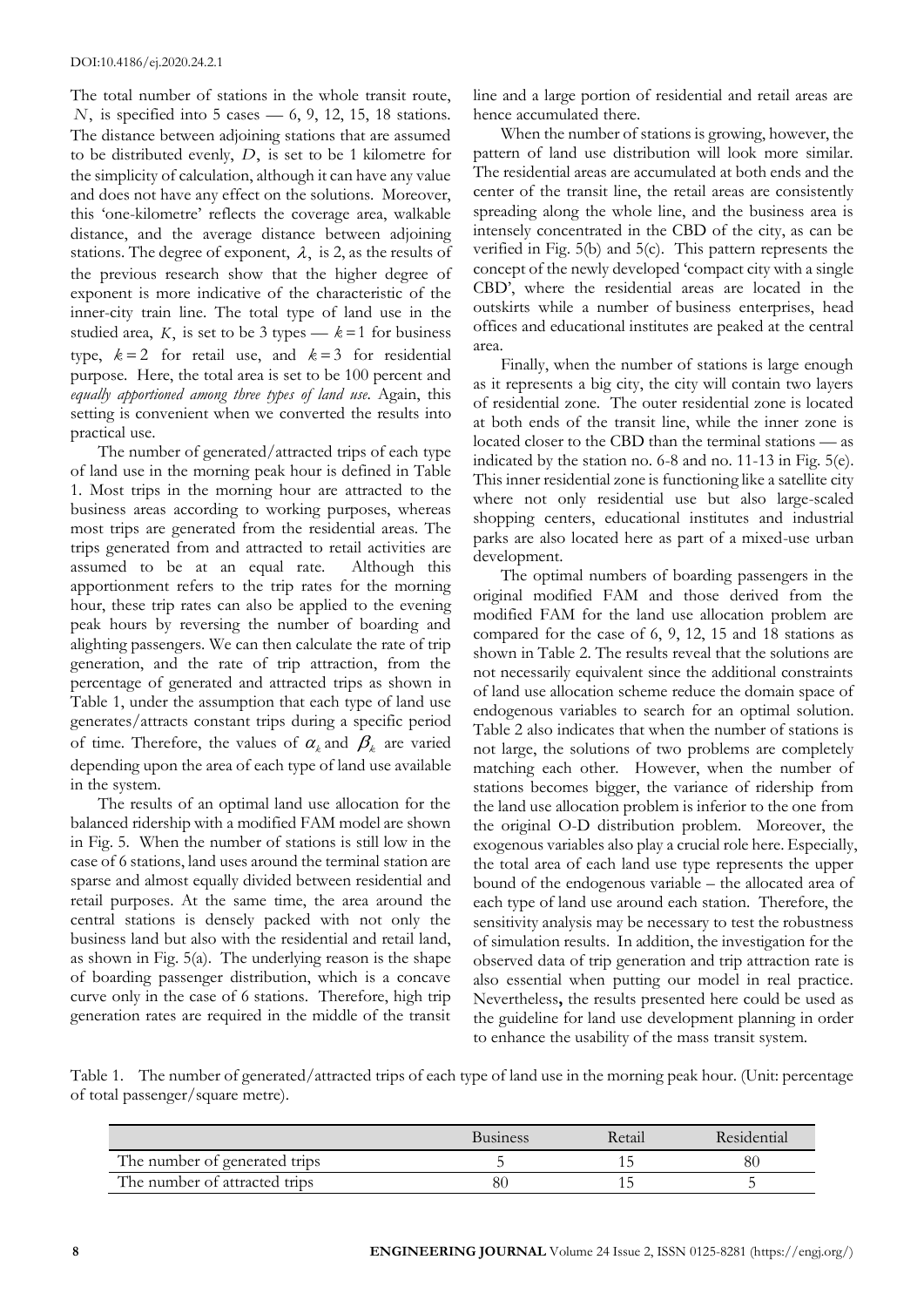

(c)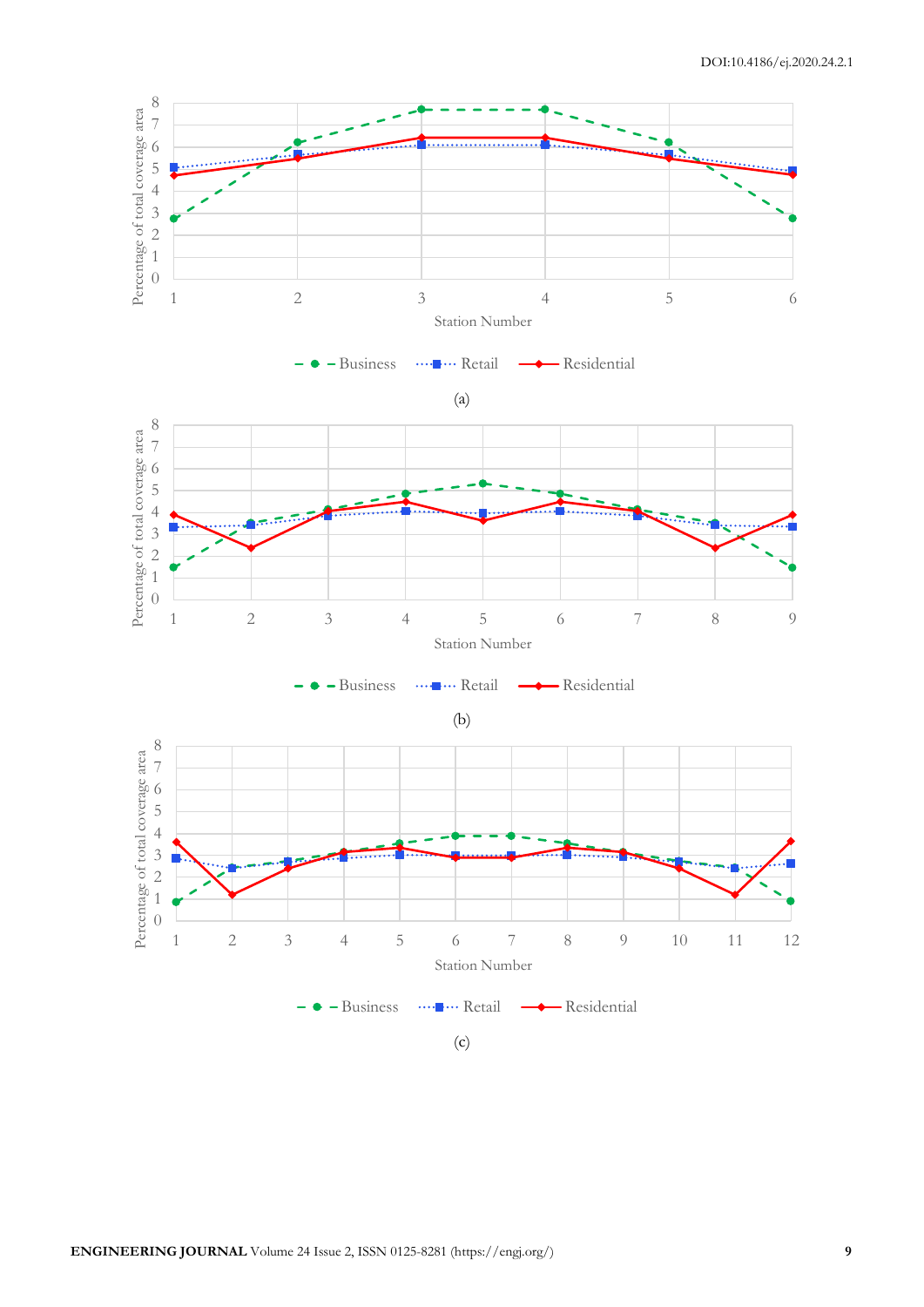

Fig. 5. Allocation of each land use type to balance O-D ridership with the modified FAM: (a) 6 stations, (b) 9 stations, (c) 12 stations, (d) 15 stations, (e) 18 stations (Unit: percentage of total coverage area).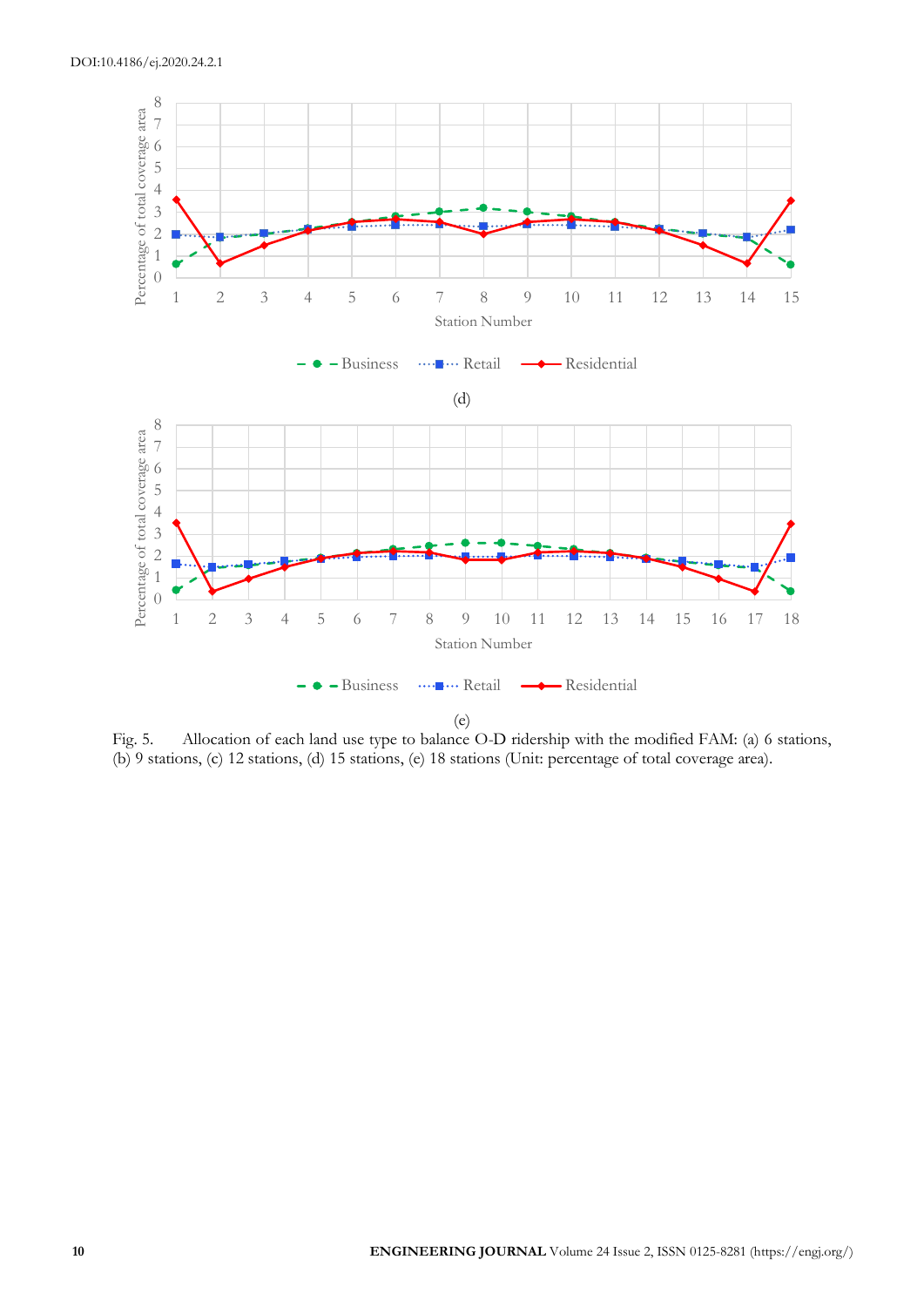Station No. The percentage of boarding passengers 6 stations 9 stations 12 stations 15 stations 18 stations  $A^*$  B<sup>\*\*</sup>  $A^*$  B<sup>\*\*</sup>  $A^*$  B<sup>\*\*</sup>  $A^*$  B<sup>\*\*</sup>  $A^*$  B<sup>\*\*</sup> 1 14.01 14.02 11.09 11.09 10.09 9.34 9.57 7.56 9.30 6.40 2 16.64 16.64 7.78 7.78 4.33 5.12 2.69 4.78 1.83 4.80 3 19.34 19.34 12.13 12.13 7.40 7.44 4.80 4.84 3.31 3.35 4 19.34 19.34 13.35 13.35 9.34 9.33 6.51 6.54 4.68 4.69 5 16.64 16.64 11.30 11.30 9.96 9.96 7.58 7.58 5.71 5.73 6 14.01 14.02 13.35 13.35 8.88 8.82 7.98 7.95 6.36 6.35 7 12.13 12.13 8.89 8.83 7.69 7.64 6.62 6.60 8 7.78 7.78 9.95 9.94 6.36 6.22 6.51 6.46 9 11.09 11.09 9.35 9.37 7.69 7.64 5.69 5.58 10 7.40 7.38 7.97 7.95 5.69 5.59 11 4.33 5.16 7.57 7.58 6.50 6.45 12 10.09 9.32 6.52 6.54 6.62 6.60 13 4.80 4.85 6.36 6.37 14 2.69 4.78 5.71 5.73 15 9.57 7.56 4.68 4.72 16 3.31 3.93 17 1.83 4.26 18 9.30 6.38 Variance 10.36 10.36 11.01 11.01 10.55 10.60 10.29 10.58 10.03 10.53

Table 2. Comparison of Ridership Balancing Results (Unit: percent).

Note: A\* - The original modified FAM,

B\*\* - The modified FAM with land use consideration.

## **4.2. The MRT Case Study of Thailand and the Land Use Allocation on Different Scenarios**

In this section, we further apply the modified FAM model to evaluate the effects of land use allocation on the ridership of the existing MRT project in Thailand (Chaloem Ratchamongkhon Line - MRT Blue Line). As mentioned earlier, the MRT Blue Line has a problem of unbalanced ridership. Therefore, this application will lead to a recommended guideline for the project development (real estate development, land sub-division, land consolidation) along the MRT route.

Firstly, the imbalance of ridership in the MRT Blue Line is empirically shown in Fig. 6 by comparing to the optimal solution derived from the modified FAM. If we use the Mean Absolute Percent Error (MAPE) to indicate the percentage deviation of the number of boarding passengers at each station from the existing situation, the MAPE of the optimal solution is 97.90%. This indicator suggests that the whole population along the MRT Blue Line needs to be reallocated in order to move toward the optimal ridership balance.

In this particular case study, the value of exogenous variables should be specified in accord with the characteristics of the mass transit MRT Blue Line to make it more practical. However, some of them are set to be the same as shown previously and are summarized here again as follows. The distance between the adjoining stations,  $D_{ij}$ , is assumed to be distributed evenly at one kilometre. The degree of exponent,  $\lambda$ , be 2. The total type of land use in the studied area, *K*, is set to be 3 types.

We categorize them into 3 different usability types; *k* = 1 for business purposes,  $k = 2$  for retail type, and  $k = 3$  for residential use. Finally, the total number of stations in the whole transit route, is specified to 18 stations to reflect the current total number of MRT Blue Line stations.

Regarding the land use characteristics, the data are collected in 2015 by the Department of City Planning and Urban Development, the state agency under BMA regulation. In the base case, we sort out the land use data within the 550-metre radius area surrounding the MRT Blue Line station, as it represents the maximum walkable distance to access the nearest station and the potential catchment area of the transit system [25]. However, we must consider only the area types that affect the trip generation/attraction of MRT. Therefore, the area of road, river, expressway, and vacant space are not included in the calculation as shown in Fig. 7. The abbreviations from ST-01 to ST-18 are used to denote station names along the inbound direction of the MRT Blue Line from Bang Sue to Hua Lamphong correspondingly.

The correctness of land use data is randomly checked by our survey team and the street view function of Google Map. The verified land use data are then classified according to 3 patterns of trip generation/trip attraction as previously described. We also include the potential of creating actual activities of each building during each period of the day in term of the Gross Floor Area (GFA), which can reflect the usability of the building. For example, the ground floor of shop-houses is allocated for the retail use, while the upper floors are for the residential use. The distribution of each type of land use around all stations of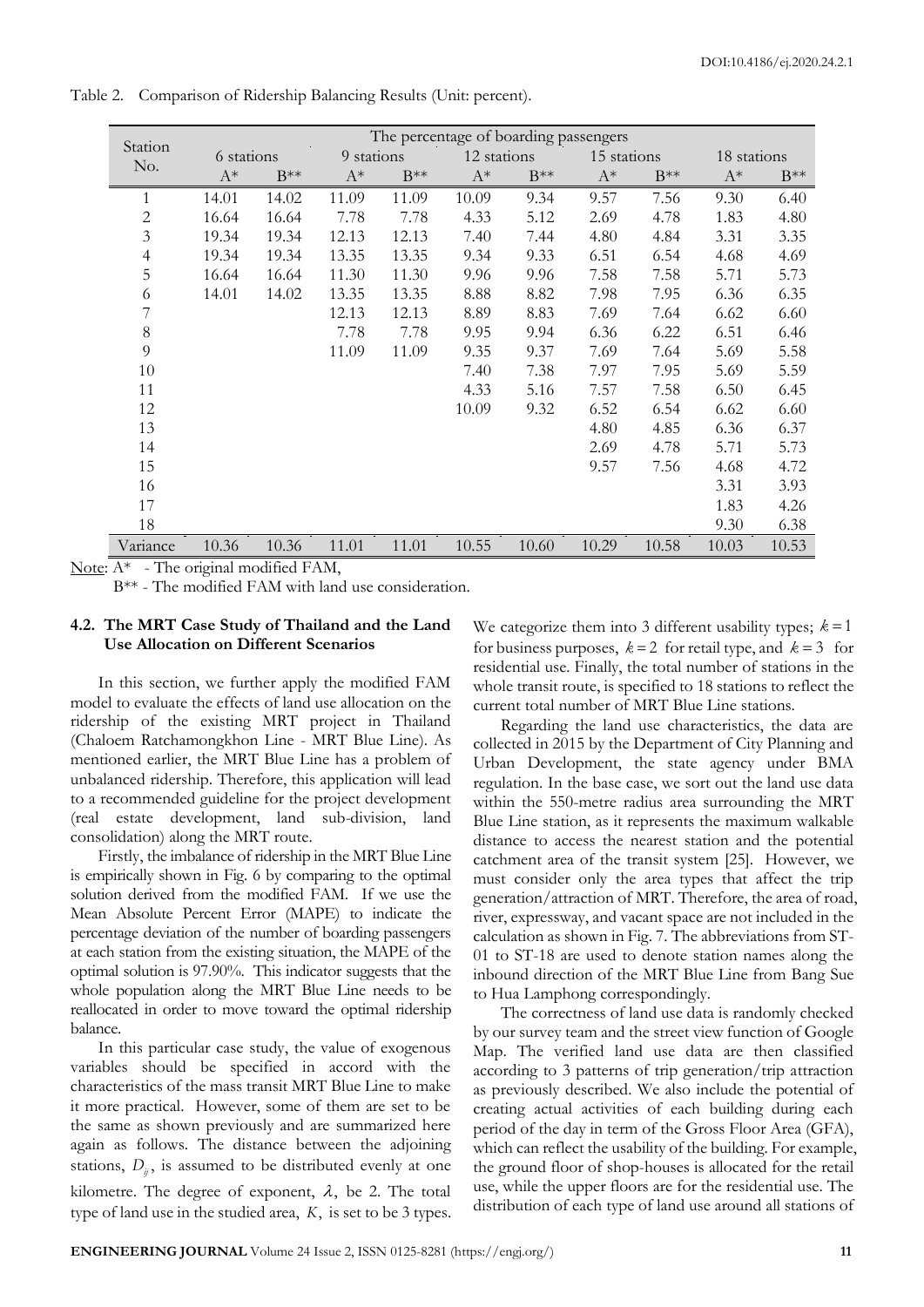## DOI:10.4186/ej.2020.24.2.1

MRT Blue Line is shown in Table. 3. Overall, 14.98% of total catchment area of MRT Blue Line is used for business purposes, 37.10% for residential use and 47.92% is the retail area, where people can both live and work here. In conclusion, the total GFA of catchment area surrounding the 18-station of MRT Blue Line are approximately 5,000,000 square metres. The average daily ridership of the MRT Blue Line are approximately 290,000 passengers.

Furthermore, we initiate the scenarios by hypothetically apportioning the land use among three types of land use into 3 categories — *Business Oriented Development, Retail Oriented Development, and Residential Oriented Development* — in accordance with the land use development tendency. The land use proportion for each scenario is shown in Table 4. Each scenario is supposed to figure out the guideline for the development of some specific types of land use.



Fig. 6. Distributions of the Number of Passengers Boarding at Each Station for a Case Study of MRT Blue Line (Unit: Percentage).



Fig. 7. The categorization of land use surrounding MRT Blue Line.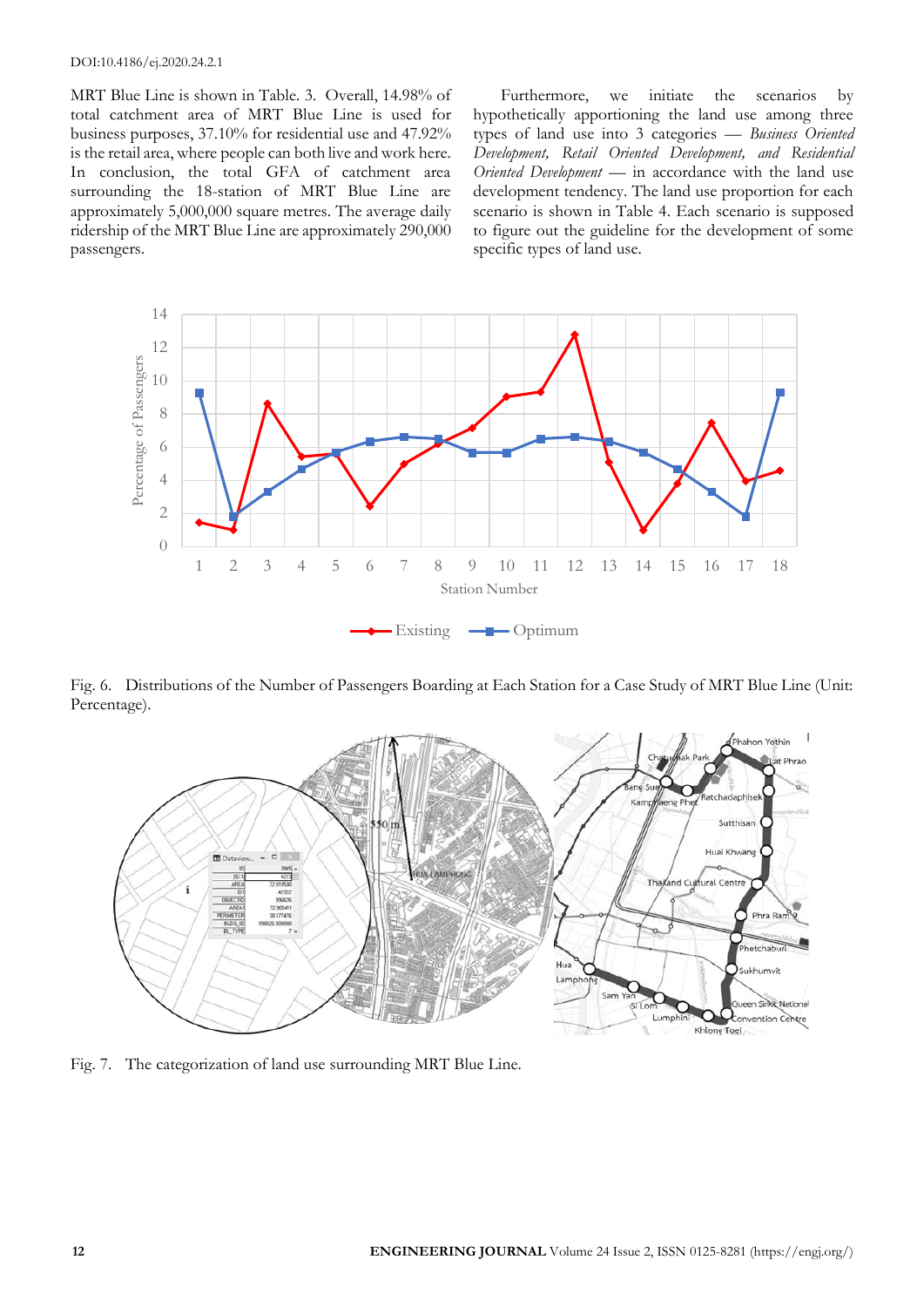| Station | <b>Station Name</b>                     | <b>Business</b> | Retail   | Residential | Total    |
|---------|-----------------------------------------|-----------------|----------|-------------|----------|
| $ST-01$ | <b>Bang Sue</b>                         | 21.55           | 89.87    | 54.19       | 165.60   |
| $ST-02$ | Kamphaeng Phet                          | 45.71           | 136.81   | 95.06       | 277.57   |
| $ST-03$ | Chatuchak Park                          | 24.01           | 147.71   | 45.62       | 217.34   |
| $ST-04$ | Phahon Yothin                           | 47.69           | 127.88   | 77.96       | 253.53   |
| $ST-05$ | Lat Phrao                               | 22.73           | 97.21    | 153.41      | 273.34   |
| $ST-06$ | Ratchadaphisek                          | 11.92           | 85.30    | 157.42      | 254.64   |
| $ST-07$ | Sutthisan                               | 7.75            | 108.05   | 175.86      | 291.66   |
| $ST-08$ | Huai Khwang                             | 10.92           | 151.12   | 194.19      | 356.23   |
| $ST-09$ | Thailand Cultural Center                | 10.87           | 181.92   | 73.52       | 266.32   |
| $ST-10$ | Phra Ram 9                              | 2.79            | 182.85   | 145.14      | 330.79   |
| $ST-11$ | Phetchaburi                             | 93.93           | 123.23   | 39.09       | 256.25   |
| $ST-12$ | Sukhumvit                               | 12.29           | 265.63   | 108.72      | 386.63   |
| $ST-13$ | Queen Sinkit National Convention Center | 45.53           | 135.38   | 97.81       | 278.72   |
| $ST-14$ | Khlong Toei                             | 29.16           | 87.94    | 83.07       | 200.17   |
| $ST-15$ | Lumphini                                | 39.76           | 93.39    | 63.01       | 196.17   |
| $ST-16$ | Si Lom                                  | 112.18          | 130.36   | 65.22       | 307.76   |
| $ST-17$ | Sam Yan                                 | 141.66          | 119.06   | 70.44       | 331.17   |
| $ST-18$ | Hua Lamphong                            | 75.09           | 153.73   | 171.57      | 400.38   |
|         | Total                                   | 755.52          | 2,417.44 | 1,871.28    | 5,044.25 |
|         | Percentage                              | 14.98           | 47.92    | 37.10       | 100.00   |

Table 3. The existing gross floor area around MRT Blue Line (Unit: 1,000 Square Metre).

Table 4. The land use proportion according to the defined oriented scheme (Unit: percent).

| Scenario                             | The percentage of each land use type |        |             |       |  |  |  |
|--------------------------------------|--------------------------------------|--------|-------------|-------|--|--|--|
|                                      | <b>Business</b>                      | Retail | Residential | Total |  |  |  |
| Base Case (existing MRT Blue Line)   | 14.98                                | 47.92  | 37.10       | 100   |  |  |  |
| <b>Business Oriented Development</b> |                                      | 40     | 35          | 100   |  |  |  |
| Retail Oriented Development          |                                      | ל.ל    |             | 100   |  |  |  |
| Residential Oriented Development     |                                      | 40     |             | 00    |  |  |  |

The results of the optimal land use allocation for the balanced ridership with the modified FAM from the basecase scenario is shown in Fig. 8. The land use allocation here shows the same pattern as the results derived from the land use allocation problem in the previous section. The residential area is settled into 2 layers where the outer residential zones are located at both ends of the line and the inner zone is located closer to the CBD. The retail areas are consistently spreading in the central part, while the business areas are intensely concentrated in the CBD of the city.

In addition, the results of the land use allocation in other hypothetical scenarios are shown in Table 5. The objective values of all cases are equal whilst the assigned gross floor area has changed. We can also observe that for the business-oriented development scenario and the retail-

oriented development scenario where the proportion of total gross floor for residential uses is equally fixed at 35 units, the results of the distributed proportion of residential area among the 18 stations are equal, station by station.

Meanwhile, the distribution pattern of other types is also similar as previously explained. We can hence conclude that the land use distribution remains the same pattern, even if the proportion has changed. Interestingly, the all allocation patterns have the same level of variance, which is the optimal degree of balanced ridership. Therefore, the land use along the MRT transit route can possibly be allocated to achieve the highest balance of ridership, in despite of the land use control regulations from the government that limit the development planning.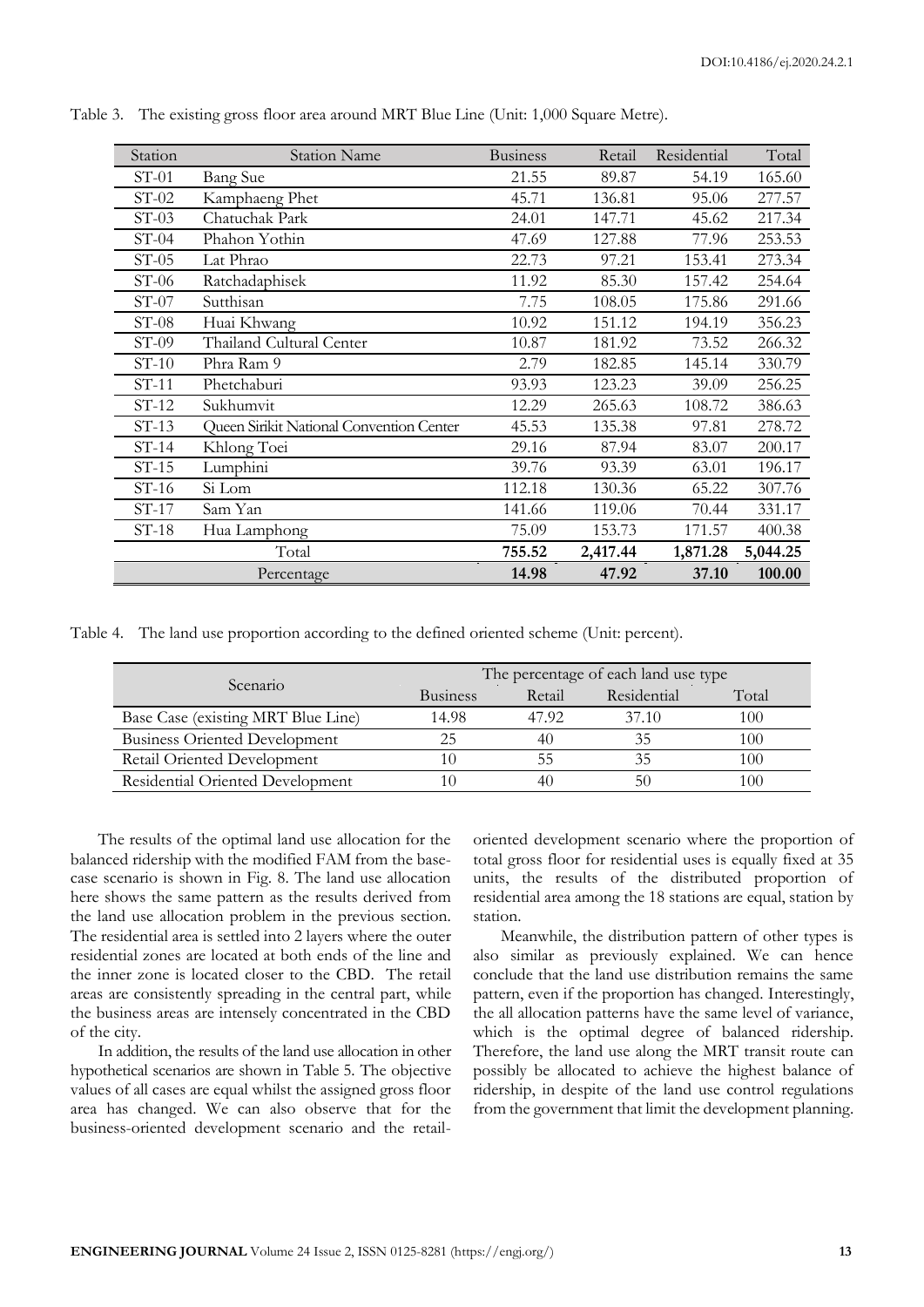

Fig. 8. The land use allocation result of base case (the MRT Blue Line) (Unit: percent).

Table 5. Allocation of land use to balance O-D ridership for each scenario (Unit: percent).

|          |       | Business (Bus.)<br>Retail (Ret.) |       |                      | Residential (Res.) |        |       |                      |       |  |
|----------|-------|----------------------------------|-------|----------------------|--------------------|--------|-------|----------------------|-------|--|
|          |       | Oriented Development             |       | Oriented Development |                    |        |       | Oriented Development |       |  |
| ST.      | Bus.  | Ret.                             | Res.  | Bus.                 | Ret.               | Res.   | Bus.  | Ret.                 | Res.  |  |
| $ST-01$  | 0.57  | 2.03                             | 3.69  | 0.24                 | 2.80               | 3.69   | 0.24  | 2.03                 | 5.28  |  |
| $ST-02$  | 0.99  | 1.77                             | 0.43  | 0.40                 | 2.45               | 0.43   | 0.40  | 1.77                 | 0.61  |  |
| $ST-03$  | 1.17  | 1.96                             | 1.03  | 0.47                 | 2.70               | 1.03   | 0.47  | 1.96                 | 1.47  |  |
| $ST-04$  | 1.32  | 2.12                             | 1.59  | 0.53                 | 2.93               | 1.59   | 0.53  | 2.12                 | 2.27  |  |
| $ST-05$  | 1.48  | 2.26                             | 2.00  | 0.59                 | 3.11               | 2.00   | 0.59  | 2.26                 | 2.86  |  |
| $ST-06$  | 1.61  | 2.35                             | 2.26  | 0.65                 | 3.24               | 2.26   | 0.65  | 2.35                 | 3.23  |  |
| $ST-07$  | 1.73  | 2.41                             | 2.36  | 0.70                 | 3.32               | 2.36   | 0.70  | 2.41                 | 3.36  |  |
| $ST-08$  | 1.83  | 2.42                             | 2.29  | 0.73                 | 3.34               | 2.29   | 0.73  | 2.42                 | 3.28  |  |
| $ST-09$  | 1.89  | 2.36                             | 1.95  | 0.76                 | 3.25               | 1.95   | 0.76  | 2.36                 | 2.77  |  |
| $ST-10$  | 1.89  | 2.36                             | 1.95  | 0.76                 | 3.25               | 1.95   | 0.76  | 2.36                 | 2.77  |  |
| $ST-11$  | 1.83  | 2.42                             | 2.29  | 0.73                 | 3.34               | 2.29   | 0.73  | 2.42                 | 3.28  |  |
| $ST-12$  | 1.73  | 2.41                             | 2.36  | 0.70                 | 3.32               | 2.36   | 0.70  | 2.41                 | 3.36  |  |
| $ST-13$  | 1.61  | 2.35                             | 2.26  | 0.65                 | 3.24               | 2.26   | 0.65  | 2.35                 | 3.23  |  |
| $ST-14$  | 1.48  | 2.26                             | 2.00  | 0.59                 | 3.11               | 2.00   | 0.59  | 2.26                 | 2.86  |  |
| $ST-15$  | 1.32  | 2.12                             | 1.59  | 0.53                 | 2.93               | 1.59   | 0.53  | 2.12                 | 2.27  |  |
| $ST-16$  | 1.17  | 1.96                             | 1.03  | 0.47                 | 2.70               | 1.03   | 0.47  | 1.96                 | 1.47  |  |
| $ST-17$  | 0.99  | 1.77                             | 0.43  | 0.40                 | 2.45               | 0.43   | 0.40  | 1.77                 | 0.61  |  |
| $ST-18$  | 0.55  | 2.37                             | 3.63  | 0.22                 | 3.26               | 3.63   | 0.22  | 2.37                 | 5.20  |  |
|          | 25.16 | 39.70                            | 35.14 | 10.12                | 54.74              | 35.14  | 10.12 | 39.70                | 50.18 |  |
| Variance |       | 10.026<br>10.026                 |       |                      |                    | 10.026 |       |                      |       |  |

## **4.3. The Effects of Mixed-Use Project Development on the Ridership Balance**

balance of ridership by the case study of the subway system in Bangkok, Thailand.

Nowadays, many mixed-use projects are initiated along the mass transit line of Bangkok. The idea is that the mixed-use project can be developed alongside the mass transit project as they have a potential to support each other. However, some factors of the mixed-use project may have a negative effect on the ridership balance depending on the location of the project and the area of each type of land use. In this section, we investigate the effects of the mixed-use project development on the

Many mixed-use projects are in the process of development along the MRT Blue Line route, such as the Sam Yan Mitrtown project, the One Bangkok project, the Dusit Thani - CPN project, the FYI center project, the PARQ project, the Bang Sue Grand Station project [26, 27, 28]. The development plan of these projects regarding the area of each usable type, the location of project along the route, the mixing proportion of each type, should be carefully examined to encourage the capability for both the transit system and the mixed-use project. For our specific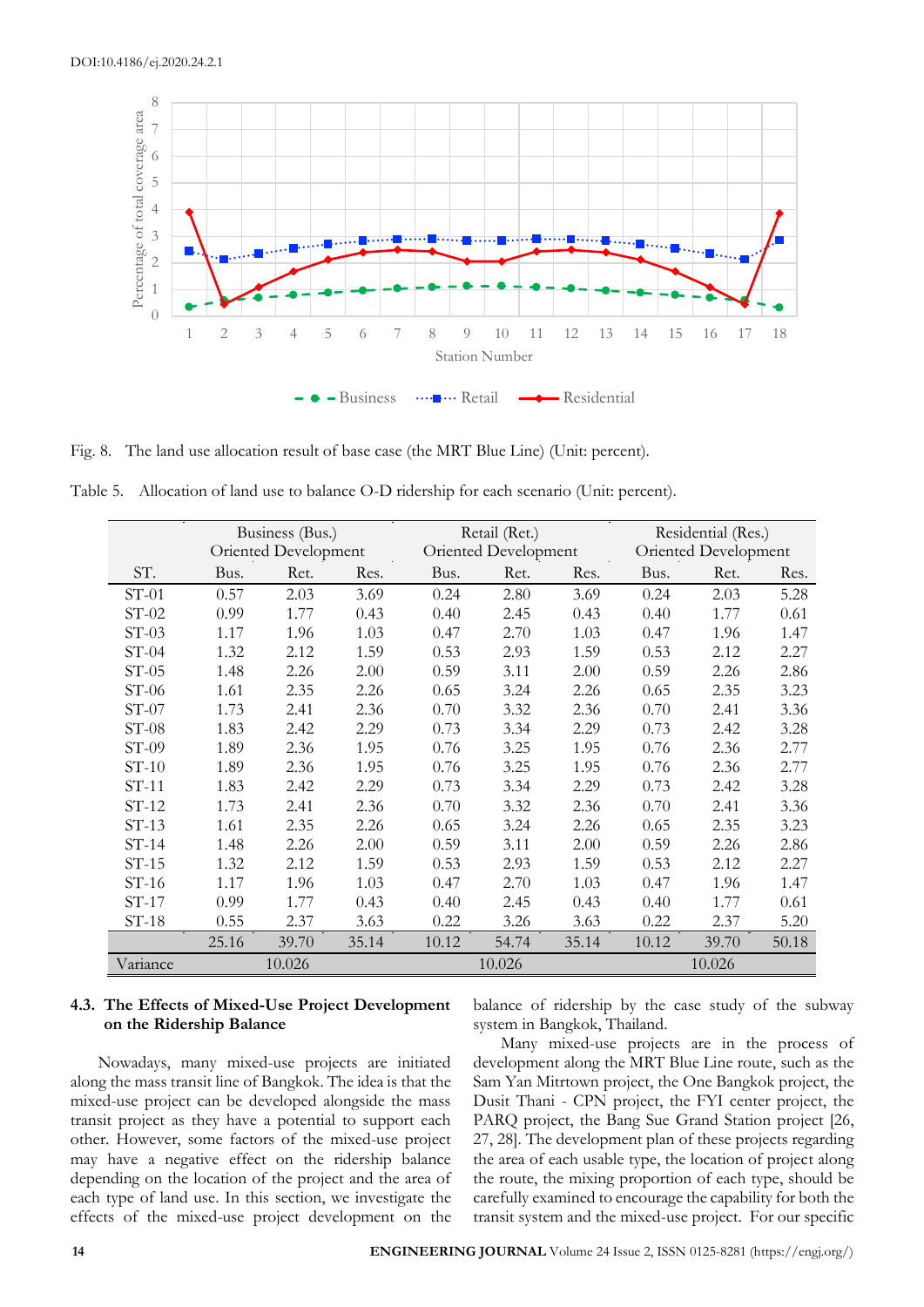case study, we choose the Sam Yan Mitrtown project as the example to verify its effects on the ridership balance of the MRT Blue Line through the modified FAM model.

The *"Sam Yan Mitrtown"* project, as shown in Fig. 9, is located at the corner of Phayathai – Rama 4 Road, Pathumwan, Bangkok and connected to Sam Yan Station of the MRT Blue Line. It covers 3 zones as follows:

- (1) The Mitrtown office tower; a 31-storey Grade A office building with approximately 45% of the project's usable space, which is designed under the theme of "Intelligent Office Tower" and developed under the concept of "Smart & Friendly" with the total office space from the 7<sup>th</sup> floor to 31<sup>st</sup> floor and the exhibition hall from the 5<sup>th</sup> floor to 6<sup>th</sup> floor,
- (2) The residential tower; the 33-floor residential zone covering 20% of the project's usable space, which consists of a hotel and a condominium from the 7th floor to 33<sup>rd</sup> floor, and
- (3) The retail zone; the 6-floor retail with approximately 35% of the project's usable space, which is designed under the concept of "learning is possible in a friendly environment" with a co-learning space, a supermarket, restaurants, cafe, and a cinema zone.

The scheme has been completed in September 2019. The gross floor area (GFA) covers approximately 210,000 square metres and can be categorized into 3 useable area types — business, retail, and residential — as shown in Table 6.



Fig. 9. The Sam Yan Mitrtown Project which connected to the Sam Yan station of MRT Blue Line (modified from www.samyan-mitrtown.com).

Table 6. The Gross Floor Area of Developing Project (Sam Yan Mitrtown) (Unit: 1,000 Square Metre).

|                  | The GFA of each land use type |        |             |       |  |  |
|------------------|-------------------------------|--------|-------------|-------|--|--|
| Project          | <b>Business</b>               | Retail | Residential | Total |  |  |
| Sam Yan Mitrtown | 96                            |        | 42          | 210   |  |  |

Here, we examine the effects of the Sam Yan Mitrtown project on the balance of ridership by assuming that this project can be located *at any station* of the MRT Blue Line. The land use proportion for the targeted station is then updated accordingly. In the meantime, the GFA for other stations are remained the same. Finally, the objective value expressed by the variance of onboard ridership can then be investigated on a case-by-case basis. The effects of the Sam Yan Mitrtown project development on the balance of ridership are shown in Table 7. We can observe that the location of this project has the distinguish effects on the balance of ridership of the whole transit system. When we apply GFA of the Sam Yan Mitrtown project to either station 1, 2, 3, 4, 9, 10, 11, 12 ,13 or 14, it reflects the lower variance of onboard ridership as compared to the present situation where its variance is 12.638.

It can be implied from these results that the location of the project is the factor that influences the balance of ridership. If the project we develop is prudently located at some exact stations, it would alleviate the balance of ridership. On the other hand, if the project is misplaced to some other stations, the situation might be deteriorated. As a result, the mixed-use project development planning should take into account the overall perspective, especially the impacts on the surrounding mass transit system. Moreover, the investigation for the observed data of trip generation and trip attraction rate is also essential when putting our model in real practice. Nevertheless, we believe that the results presented here could be used as the guideline for land use development planning to support the mass transit system efficiently.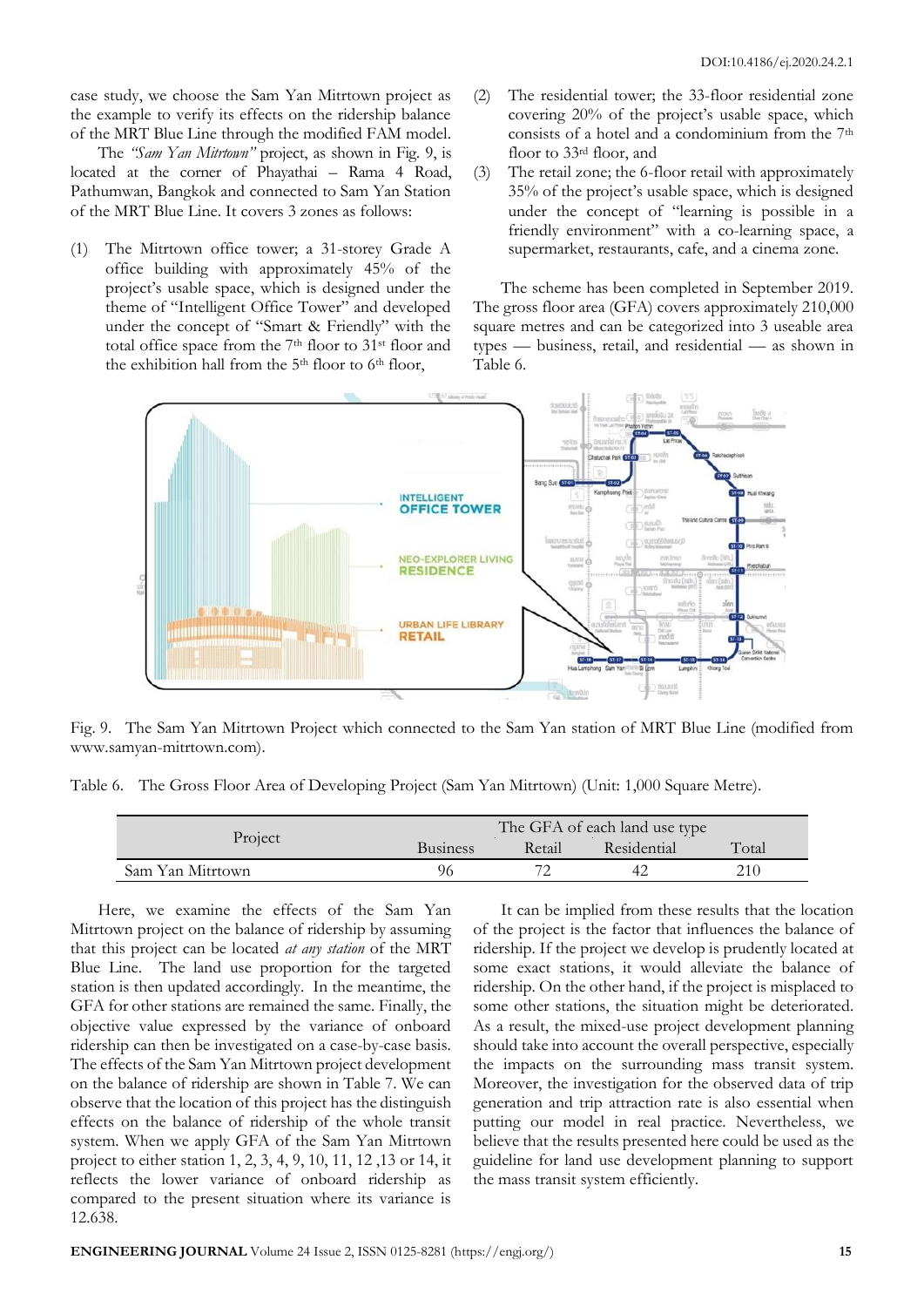| Station  | $ST-01$ | $ST-02$ | $ST-03$ | $ST-04$ | $ST-05$ | $ST-06$            | $ST-07$ | $ST-08$ | ST-09   |
|----------|---------|---------|---------|---------|---------|--------------------|---------|---------|---------|
| Variance | 11.201  | 12.127  | 12.335  | 12.540  | 12.757  | 12.853             | 12.921  | 12.892  | 12.605  |
| Station  | $ST-10$ | $ST-11$ | $ST-12$ | $ST-13$ | $ST-14$ | $ST-15$            | $ST-16$ | $ST-17$ | $ST-18$ |
| Variance | 12.489  | 12.214  | 12.263  | 12.320  | 12.492  | 12.87 <sub>1</sub> | 13.486  | 14.023  | 14.118  |

Table 7. The variance of onboard ridership in case of the Sam Yan Mitrtown implementation (Unit: Square of percentage of total passengers).

## **5. Concluding Remarks**

In this study, the modified FAM is applied to cope with a land use consideration. The objective of the study is to minimize the variations of onboard passengers between any adjoining stations both for outbound and inbound directions along the single train line by allocating each type of the land use around each station. Assuming that each type of land use has generated and attracted person trips at different rates, this study has revealed the optimal proportion of land use around the transit station and furthered applied the proposed model to verify the effects of the ongoing real estate projects along the MRT Blue Line of Bangkok on its ridership. Such projects are a significant factor that has a considerable impact on transit passengers as they generate many activities that attract people and bring people to/from that area. To simplify our analysis, the types of land use around transit stations are categorized into three major types with different trip generation and trip attraction rates.

To balance transit ridership, the results show that the requirements of land use allocation along a transit route are: 1) The residential areas should be densely located at the terminal stations. In case of the long mass transit route with more than 12 stops, the sub-residential areas should also be located in the interval in order to shorten the distance of home-based trip; 2) The business areas should be densely located in the middle of mass transit route; and 3) The retail area should be dispersedly located all along the route. Even though this paper only shows the evidence in allocating three types of land use to balance the transit ridership for up to 18 stations, the results in the case of higher numbers of transit stations tend to be similar.

The mixed-use project and the mass transit line have a potential to support each other by increasing the accessibility. The land use development factors such as centricity, density and mix can affect the accessibility of public transport [29]. Therefore, many mixed-use projects are currently initiated along the mass transit line. By investigating the impact of mixed-use project development on the ridership balance, the results show that the location of the project significantly influences the balance of ridership. The land use planning development and traffic demand management associated with the public Transportation Oriented Development (TOD) principle are among the several factors that help solve the unbalanced ridership of mass transit system and organise

the optimal capacity of transit system for the long-term growth.

Mass transit lines operate not only during the AM and PM peak hours but the operation during the off-peak hours also face a similar problem of unbalanced ridership. The future analysis should be conducted to find patterns of land use that can minimize the variations of ridership along the route in all operating hours. In addition, it is interesting to see how different pattern and more complex mass transit networks, e.g., intersecting or circular lines, can achieve the balance ridership by the land use development. The research regarding these issues is in progress. The study of this kind would bring a better understanding of the land use development and the transit ridership modeling. It would also be the guideline both for more sustainable land use and mass transit development.

## **References**

- [1] Institute of Transportation Engineers, *Trip Generation User's Guide*, 8th ed. Washington, D.C., 2008.
- [2] X. Wang and R. Hofe, "Land use analysis," in *Research Methods in Urban and Regional Planning*. Beijing; Berlin Heidelberg: Tsinghua University Press; Springer-Verlag GmbH, 2007.
- [3] B. D. Taylor and C. N Y Fink, "The factors influencing transit ridership: A review and analysis of the ridership literature," UCLA Institute of Transportation Studies, L.A., 2003.
- [4] C. A Hendrickson, "A note on trends in transit commuting in the United States relating to employment in the central business district," *Transportation Research Part A*, vol. 20A, no. 1, pp. 33 – 37, Jan. 1986.
- [5] Nelson and Nygaard Consulting Associates, *Land Use and Transit Demand: The Transit Orientation Index*. Portland, OR, 1997.
- [6] B. Pushkarev and J. M. Zupan, *Public Transportation and Land Use Policy*. Bloomington: Indiana University, 1977.
- [7] R. J. Spillar and G. S. Rutherford, "The effects of population density and income on per capita transit ridership in western American cities," in *Institute of Transportation Engineers Compendium of Technical Papers: 60th Annual Meeting*, 1990, pp. 327 - 331.